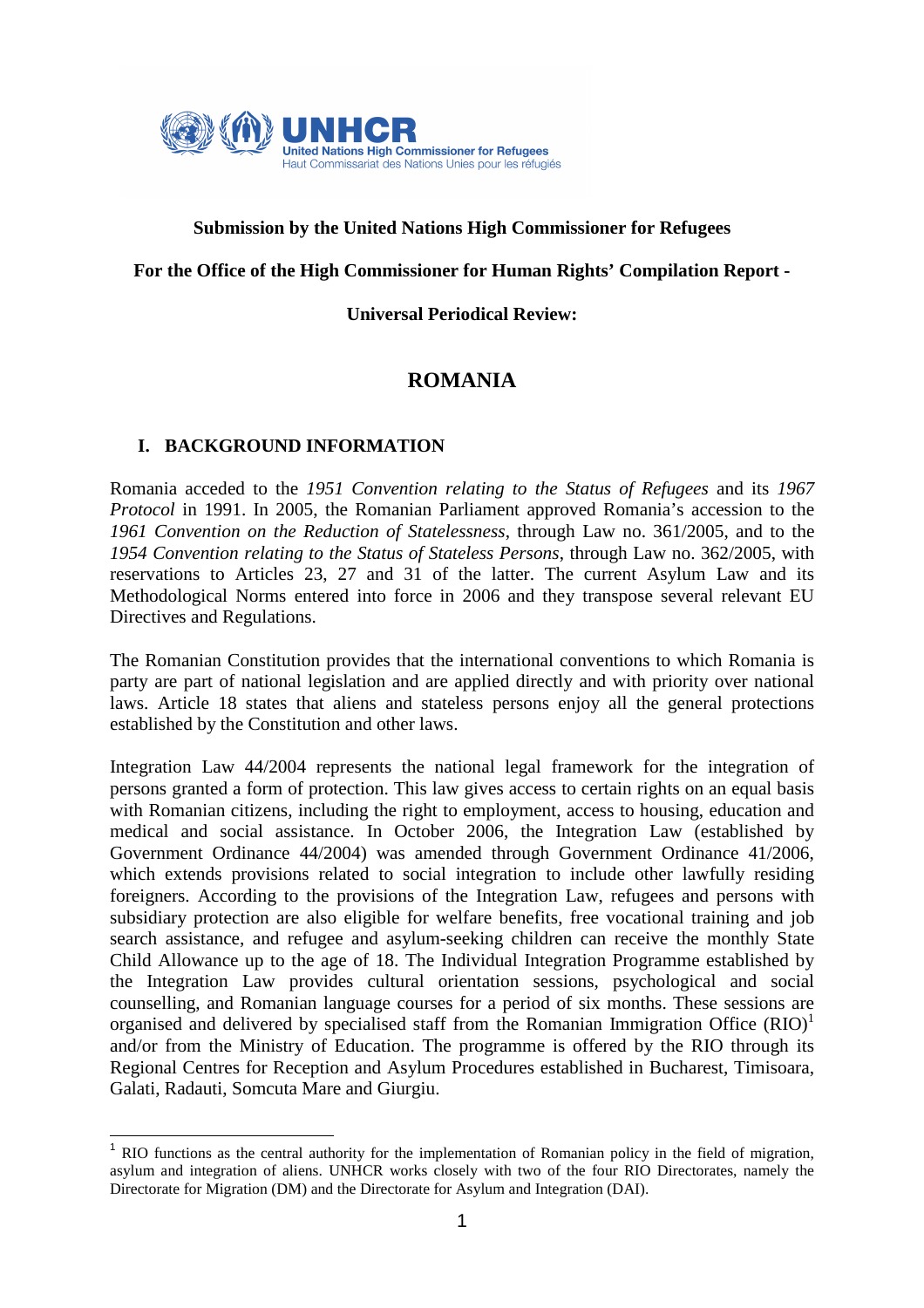As regards the status of foreigners in Romania, Law no.157/2011 amends several normative acts in order to conform to the Schengen *acquis* and to transpose the Returns Directive.<sup>2</sup> The new law brought several positive changes, including access to the labour market for foreigners who were granted a "tolerated stay" in Romania, provisions regulating alternatives to detention, the release of foreigners who apply for asylum while in detention and the requirement that removal decisions be communicated to foreigners in a language they understand. Although the Aliens Law does not contain a specific reference to the best interest of the child<sup>3</sup>, it provides safeguards against detention for unaccompanied minors who are staying irregularly in Romania. These minors are accommodated in centres for children. They can only be removed from the Romanian territory for the purpose of family reunification; in the absence of such solution they will be granted the right to stay in Romania.<sup>4</sup> The maximum period of detention for irregular migrants was extended from 6 months to 18 months.<sup>5</sup>

From 1991 to 31 December 2011, a total of 21,620 asylum-seekers were registered in Romania, of whom 3,292 were granted some form of protection. In 2011, 1,720 asylum applications were registered in Romania, mainly from Algeria (463), Tunisia (213), Morocco (217) and Pakistan (145). 108 asylum-seekers, mostly Afghans and Iraqis, were granted protection (either in the form of refugee status or as subsidiary protection). Current migratory routes often include Turkey as a transit country, with asylum-seekers arriving there by plane from Morocco, Algeria and Tunisia, or by land from Afghanistan, Pakistan and India. Asylum-seekers then continue on to Greece, Macedonia, Serbia and Romania. Many persons in need of international protection leave Romania and travel onwards to Western European countries, often abandoning their application before their interview with RIO.

### **II. ACHIEVEMENTS AND BEST PRACTICES**

UNHCR welcomes the Government's achievements in the following areas:

#### **1**. **National legislation**

l

Chapter 2 of the Asylum Law of Romania explicitly provides for the following procedural principles and guarantees, among others: unhindered access to the asylum procedure, nondiscrimination,  $\delta$  respect for the principles of non-*refoulement*, family unity, the best interest of the child, confidentiality, the benefit of the doubt, non-penalization for illegal entry and specific guarantees for unaccompanied minors seeking asylum.<sup>7</sup>

#### **2. Access to territory and asylum procedures**

<sup>&</sup>lt;sup>2</sup> Directive 2008/115/EC of the European Parliament and of the Council of 16 December 2008 on common standards and procedures in Member States for returning illegally staying third-country nationals.

<sup>3</sup> See also Law no 272/2004 for the protection and promotion of child's rights.

<sup>&</sup>lt;sup>4</sup> The application of these provisions is also confirmed by the practice of last years.

<sup>&</sup>lt;sup>5</sup> According to the 2011 modifications of the Aliens Law, the prolongation of the period of public custody over 6 months may be done exceptionally with a period that may not be over 12 months and based on a court decision, upon the request of RIO.<br> $6 \text{ At } 5$  of the Asylum

Art. 5 of the Asylum Law on non-discrimination reads as follows: "The provisions of the present law are applied without discrimination, regardless of the race, nationality, ethnic group, language, social class, convictions, sex, sexual orientation, age, handicap, non-contagious chronic disease, HIV infection or belonging to a disadvantaged class, of material circumstances, status at birth or status gained or any other distinction."

 $<sup>7</sup>$  These guarantees include the priority processing of asylum applications of minors, the appointment of a legal</sup> guardian for the entire RSD procedure and access to education. Furthermore, asylum applications submitted by unaccompanied minors may not be processed in the accelerated or border procedure.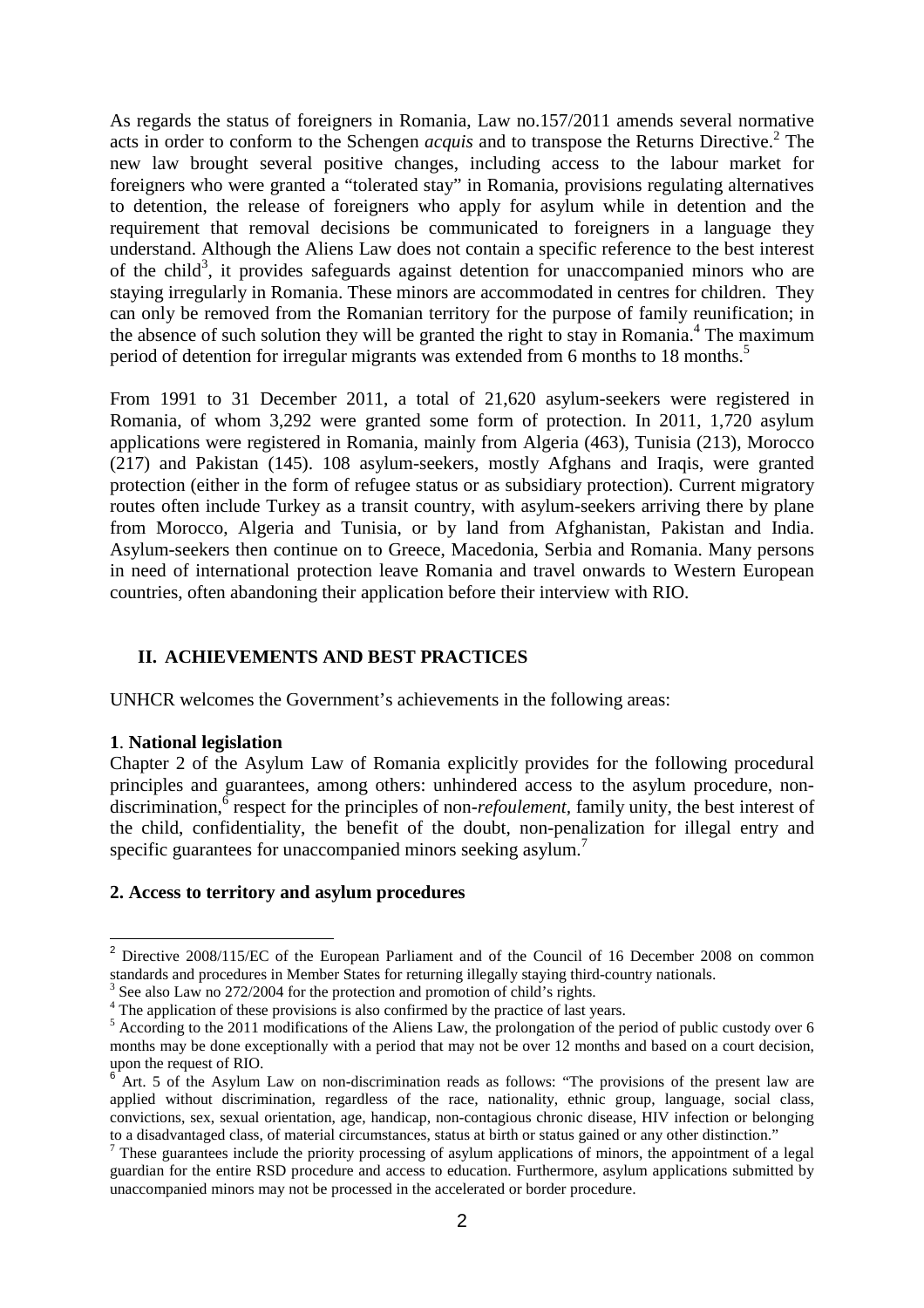The right to seek asylum is fully respected by the border police, such that foreigners apprehended after crossing the border in an irregular manner are granted access to asylum procedures if they express a fear of persecution. The increased number of asylum applications submitted to the border police since mid-2011, mainly at the Romanian-Serbian border, confirms this reality. From the total number of 1457 asylum applications registered in Romania in the first 6 months of 2012, some 1200 applications were submitted with the border police at the external EU border (these are foreigners who were apprehended when entering Romania in an irregular manner and who then applied for asylum with the border police).

### **3**. **Emergency transit for refugees awaiting resettlement**

Romania hosts the Emergency Transit Centre (ETC) in Timisoara, which provides a valuable service to UNHCR in cases of urgent resettlement needs. The Government of Romania had approved past emergency evacuations in 1999, 2005, 2006 and 2008 based on ad-hoc Ministerial Ordinances. The first permanent ETC was established by the Tri-Partite Agreement (TPA) between the Government of Romania, UNHCR and IOM "Regarding Temporary Evacuation to Romania of Persons in Urgent Need of International Protection and their Onward Resettlement." This agreement was signed on 8 May 2008 and ratified by the Romanian Parliament on 24 November 2008. Since 2009, a total of 967 refugees have been accommodated in the ETC (out of which 12 were babies born in Romania) and 871 have been resettled to the following countries: USA (538), UK (122), Canada (65), The Netherlands (78), Sweden (49), Finland (8), Australia (7), Norway (3) and Germany (1). A number of 96 refugees are currently<sup>8</sup> in the ETC awaiting resettlement to the US (49), the Netherlands (27), Germany (7) and Finland (13).

### **4**. **Resettlement**

Through Government Decision no. 1596/2008, Romania established a resettlement programme under which 38 Myanmar refugees arrived in Romania from Malaysia at the end of May 2010 to fill the 2009 annual quota. Romania is in the process of adopting a new Government Decision on Resettlement for 2012-2013 with an annual quota of 20 persons.

#### **5**. **Right to work**

As a result of the 2011 modifications of the Law on the Status of Foreigners, foreigners with a "tolerated status" (most of whom are rejected asylum-seekers) have the right to work in Romania.

#### **6**. **Naturalization**

According to the Romanian Citizenship Law, refugees enjoy more favourable provisions in acquiring Romanian citizenship than do other foreign nationals, which is in line with Article 34 of the *1951 Convention*.

# **7. Asylum System Quality Assurance and Evaluation**

Romania successfully implemented the Asylum Systems Quality Assurance and Evaluation Mechanism (ASQAEM) Project funded by the European Refugee Fund (ERF) between September 2008 and February 2010 and the Further Developing Asylum Quality (FDO), which was finalized on 30 September 2011. Recognizing the importance of ensuring high quality decision-making at the administrative stage of the RSD procedure, RIO continues to cooperate with UNHCR on quality assessment and evaluation.

l

<sup>8</sup> As of 21 June 2012.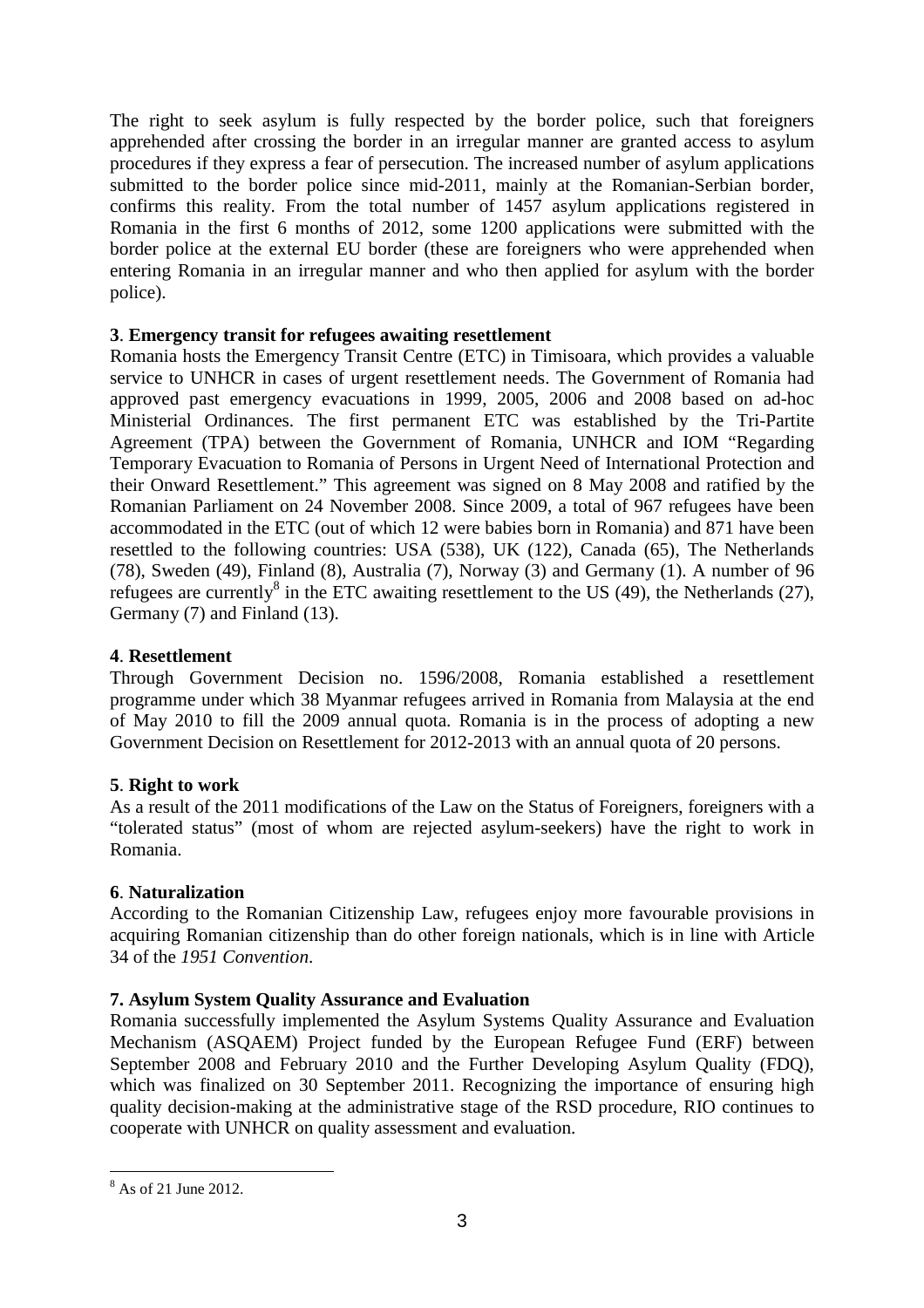#### **8. Suspension of transfers of Dublin cases to Greece:**

In February 2011, the Romanian Minister of Administration and Interior formally adopted the decision to suspend transfers to Greece under the Dublin II Regulation, following the ECtHR ruling in the case *MSS v Belgium and Greece*. 9

### **III. KEY PROTECTION CHALLENGES AND RECOMMENDATIONS**

#### **Issue 1**: **Preserving the quality of the asylum system**

l

Romania is going through a very difficult economic, social and political situation that has forced governmental bodies to undertake significant re-organisation, reduction of staff and salary cutbacks. Certain social benefits, including those applicable to persons with a form of protection, were also reduced, and governmental bodies have been reluctant to take any action that might lead to an increase in public expenditures.

The total accommodation capacity of the RIO in its 6 regional centres is 920 places, divided as follows: Bucharest (320), Galati (250), Timisoara (50), Radauti (100), Somcuta Mare (100) and Giurgiu (100). Asylum applications are processed in each regional centre, with a total of 17 RIO staff working in the RSD procedure (including 9 decision-makers and 8 legal counsellors).

In spite of the generally positive protection environment in Romania, the accommodation facilities and processing capacity of the RIO regional centres are strained with the current number of arrivals. In light of the continuing increase in the numbers of asylum-seekers arriving in Romania,  $10$  UNHCR is concerned that the quality of the asylum system and reception conditions may be affected, unless the existing capacities are further expanded.

Romania has become an entry point into the EU through a new migratory route, $11$  with some 1,400 persons having been apprehended at the Serbian-Romanian border and applying for asylum in Romania in 2011. Many asylum-seekers continue to abandon the RSD procedure and leave Romania in an irregular manner. This leads to an increased number of asylum applications being rejected in accelerated procedures in Romania, some without any personal interview having been conducted to assess the merits of the claim and in the absence of any judicial control over negative administrative decisions.<sup>12</sup> Upon the return of these persons to Romania on the basis of the Dublin Regulation, they are taken into public custody (administrative detention) as they had previously been rejected *in absentia*, in order to remove

<sup>&</sup>lt;sup>9</sup>M.S.S. v. Belgium and Greece, Application no. 30696/09, Council of Europe: European Court of Human Rights, 21 January 2011, available at: http://www.unhcr.org/refworld/docid/4d39bc7f2.html.

<sup>&</sup>lt;sup>10</sup> The number of asylum applications submitted in 2011 increased to about 1,700 new asylum applications from the average of 800-1000 in previous years (the 5 main countries of origin were: Algeria, Tunisia, Morocco, Pakistan and Afghanistan). In the first 6 months of 2012, a total of 1457 asylum applications were leodged in Romania.

<sup>&</sup>lt;sup>11</sup> This is mainly the result of more migrants and persons in need of international protection travelling from Greece to Macedonia, then Serbia. Asylum-seekers trying to reach Hungary are pushed back to Serbia, from where they then enter Romania and apply for asylum when apprehended by the border police.

<sup>&</sup>lt;sup>12</sup> When asylum-seekers abandon the RSD procedure in Romania, not only are their applications rejected at the administrative stage, but they would usually also lose their right to appeal, when failing to comply with established timeframes for lodging an appeal. Therefore, even in the absence of any assessment of the merits of the asylum claims, such negative decisions become final and irrevocable.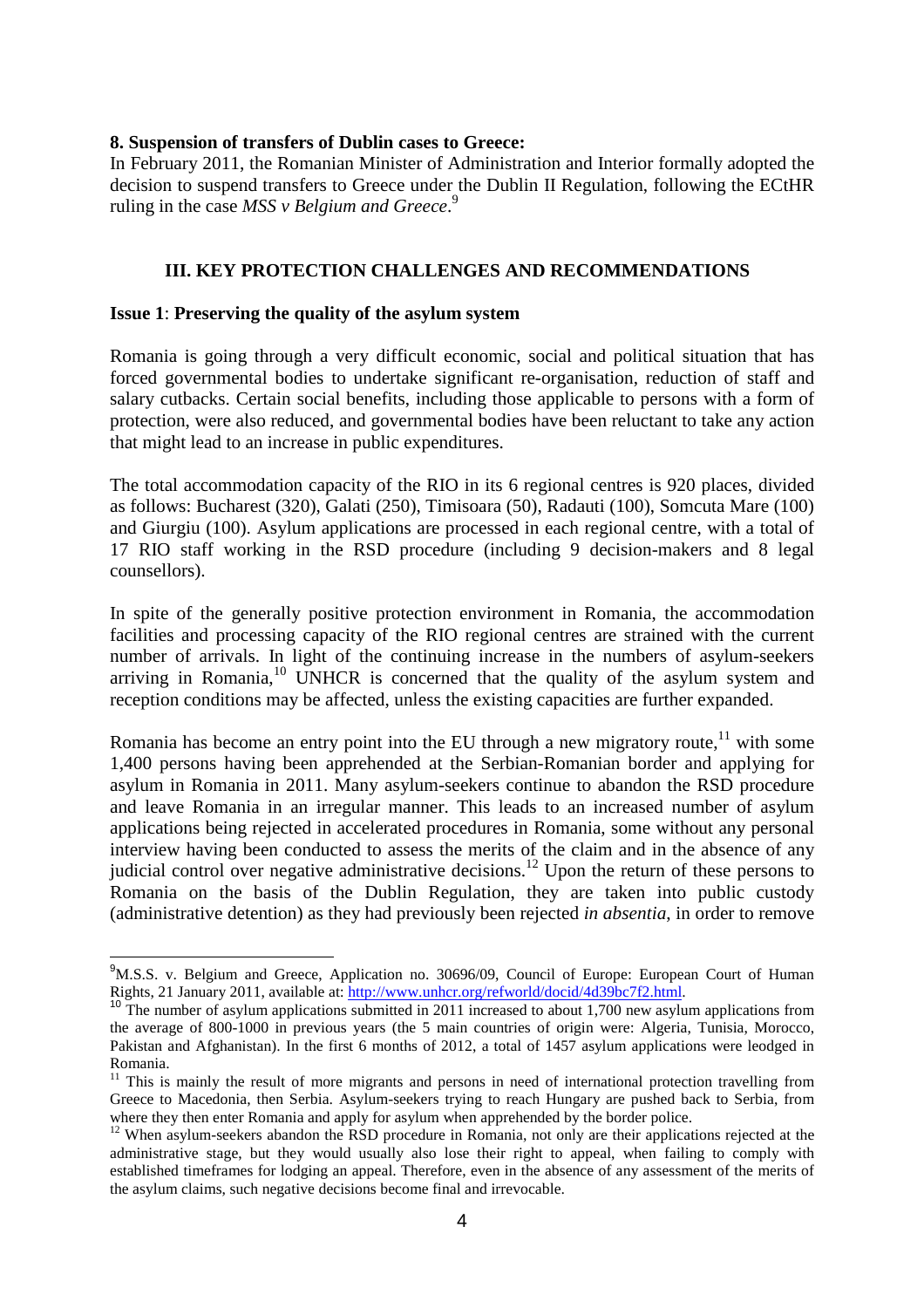them from Romanian territory. This situation may lead to possible violations of the non*refoulement* principle. This has recently been acknowledged by RIO and additional safeguards were introduced. Rejected asylum-seekers who had not undergone an in-merits interview before abandoning the RSD procedure are now provided the opportunity to be granted access to a new asylum procedure upon their return to Romania under the provisions of the Dublin Regulation.

Despite economic challenges and increased numbers of asylum applications, the quality of the entire RSD procedure at both the administrative and judicial stages should be maintained, including specialised legal counselling and assistance to all asylum-seekers, quality interpretation and easy-to-understand protection information.

Recommendations**:** 

- Ensure adherence to the principle of non-*refoulement*, in particular with respect to asylum-seekers returned from other EU countries under the Dublin Regulation and who did not benefit from a fair RSD procedure in Romania.
- Enhance the quality of the RSD procedure in Romania by increasing the number of decision-makers in all RIO regional centres and ensure that all asylum-seekers receive timely specialized legal counselling and assistance.
- Avoid the detention of those aliens who, for objective reasons, cannot be removed from the Romanian territory, and grant them toleration in Romania as an alternative to detention, thus preventing additional harm to these persons.

# **Issue 2: Improvement of reception and living conditions**

Due to the deteriorating economic situation in Romania, the material support provided by RIO in its reception centres has remained unchanged since the Asylum Law came into force (approximately 30 USD/month).<sup>13</sup> This amount is insufficient to cover the basic needs of asylum-seekers, who receive no other regular in-kind support from NGOs or other actors. Although RIO is fully aware of this situation and is planning to revise the Asylum Law to increase material assistance or to complement it with food, the situation is affecting many persons in need of international protection, especially asylum-seekers with specific needs.

Asylum-seekers' access to recreational activities, language classes, vocational training, cultural orientation and psychological and medical assistance (especially for victims of trauma and torture) is still insufficient in RIO Regional Centres, in spite of the ERF-funded projects that address these issues.

Recommendations:

- Improve general reception conditions, with a particular focus on material assistance, as well as social, psychological and medical services provided to asylum-seekers in RIO. The accommodation capacity for asylum-seekers should be increased to respond to the growing number of asylum-seekers arriving in Romania.
- Allocate the necessary financial and human resources in order to assist RIO and other specialised institutions in preserving a positive protection environment and reducing secondary movements out of Romania.

# **Issue 3: Improvement of integration prospects**

l  $13$  This amount is lower than the minimum guaranteed income that nationals are entitled to receive.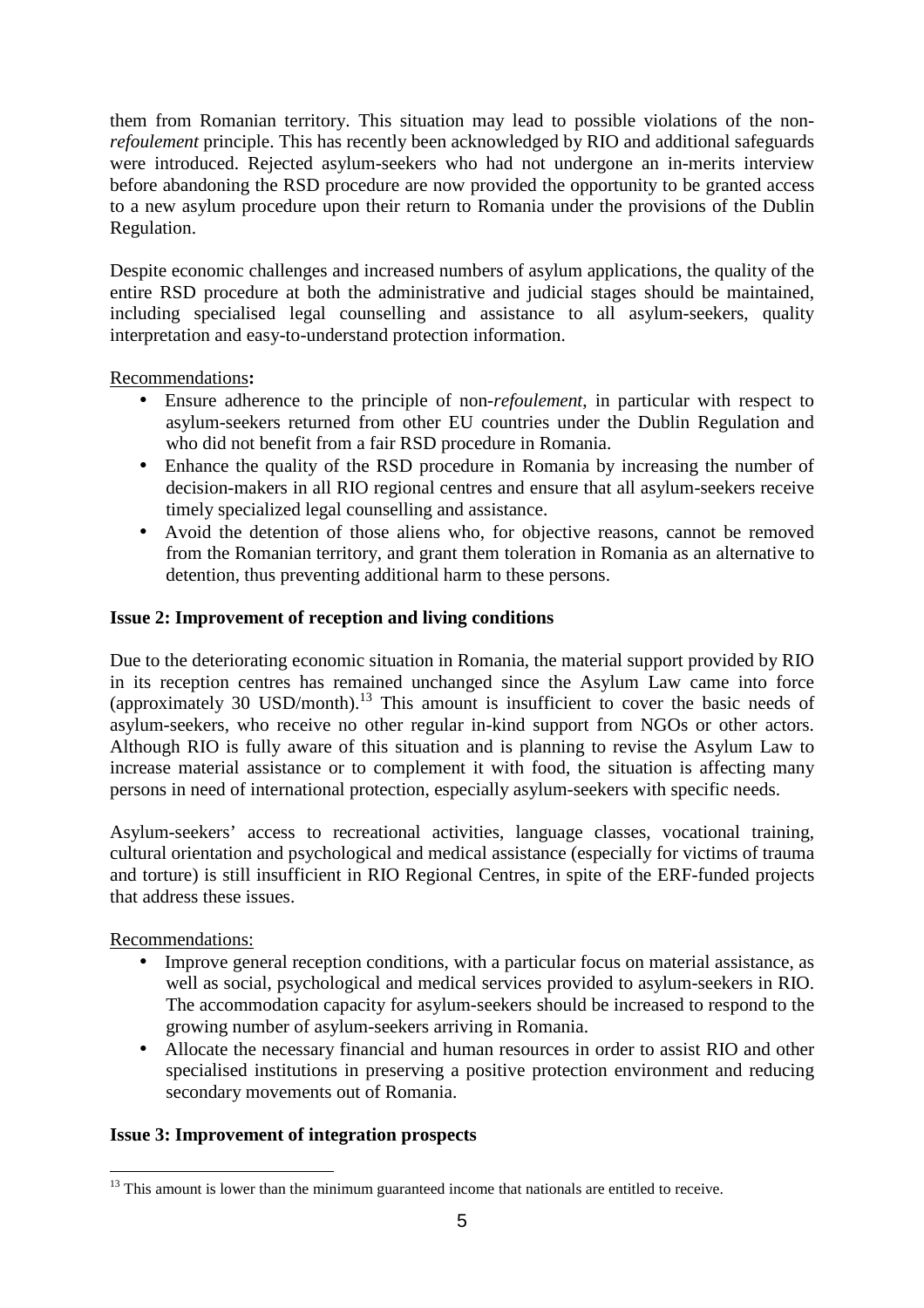The current economic crisis and the re-organisation of the entire public administration system have recently had negative effects on integration efforts. Furthermore, there is a need to streamline the coordination of activities by service providers and to improve record-keeping of assistance provided on a case-by-case basis.

The integration process is also affected by a lack of professional staff employed in the system. It should be noted that refugees enrolled in the individual integration programmes can choose to remain accommodated in the same receptions centres for periods of 6-12 months, regardless of whether they are single or with families. Although this is meant to be an additional integration support service, the result is often the opposite, creating dependency, institutionalization and confusion about who is entitled to different services.

Legal employment of asylum-seekers is only possible one year after the asylum application has been submitted, but even then, it is difficult for asylum-seekers to find a job because of ID validity problems, lack of a personal numerical code, language and skill barriers and the lack of awareness among employers regarding asylum-seekers' legal employment status. UNHCR is also concerned about the scarcity of employment opportunities in areas where reception centres are located. Moreover, RIO grants the right to work only to asylum-seekers submitting their first asylum application, thus preventing asylum-seekers from seeking employment if they have been granted access to a new asylum procedure and have been staying in Romania for more than one year. Persons granted refugee status in Romania can apply for Romanian citizenship after 4 years of continuous stay in the country. However, these favourable conditions do not apply to persons with subsidiary protection, as they are required to have lived in the country for a continuous period of at least 8 years prior to applying for naturalization.

Recommendations:

- Amend the Asylum Law so as to grant asylum-seekers the right to legally work in Romania after a maximum period of 6 months after lodging an asylum application.
- Revise the laws that explicitly require Romanian, EU or EEC citizenship for practicing certain liberal professions, such as for example the professions of legal counsellor (Law no.  $514/2003$ ) and public notary (Law no.  $36/1995$ ), to bring them into conformity with the Asylum Law (article 20 (1c), which provides refugees and persons granted subsidiary protection the right to perform liberal professions and trade activities.
- Amend the Citizenship Law so that persons with subsidiary protection can benefit from the same favourable provisions as refugees for acquiring Romanian citizenship.
- Create a functional system for the recognition of qualifications and for the assessment of competencies. Responsible Ministries, such as the Ministry of Education and the Ministry of Labour should establish common guidelines for skills assessment and qualification recognition in the absence of diplomas and in languages other than Romanian. The present Centres for the Recognition of Competencies should provide free services for persons granted protection in Romania, as part of the Integration Programme coordinated by RIO in Romania.
- Proactively initiate and implement public advocacy and awareness-raising campaigns so as to promote a better understanding of issues relating to human rights, migration, and persons in need of international protection. The Government should also encourage media, professional institutions and educational institutions to include in their curricula courses related to multiculturalism, diversity, equal opportunities,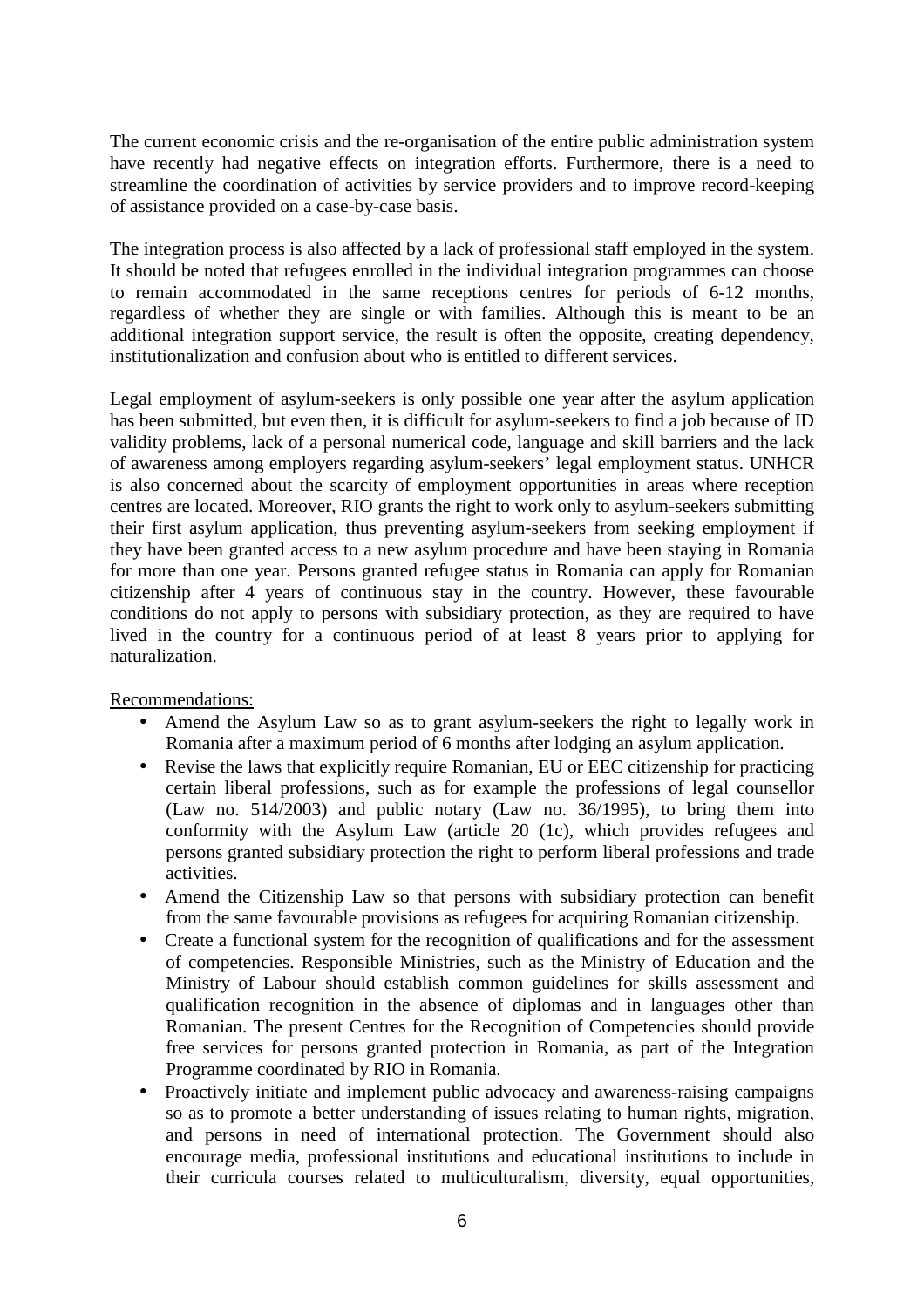human rights, and the particular situation of persons in need of international protection.

#### **Issue 4: Statelessness**

Romania is a State party to the *1954 Convention relating to the Status of Stateless Persons* and to the *1961 Convention on the Reduction of Statelessness* and it has also ratified the *European Convention on Nationality*.

Romania does not have any procedure in place to determine statelessness, which undermines its ability to meet its protection obligations towards stateless persons in its territory as set out in the *1954 Convention*.

The Romanian Citizenship Law is generally in compliance with the standards contained in the *1961 Convention*. However, a significant gap exists because of the lack of a safeguard against statelessness for children born in Romania who would be stateless because their parents are either themselves stateless or foreigners unable to pass on their nationality.<sup>14</sup>

Recommendations:

- Reform the Citizenship Law to include a safeguard against statelessness which provides that children born in the territory, who would otherwise be stateless, acquire Romanian nationality.
- Withdraw the reservations to Articles 23, 27 and 31 of the *1954 Convention Relating to the Status of Stateless Persons*.
- Establish a statelessness determination procedure.

**Human Rights Liaison Unit Division of International Protection UNHCR July 2012** 

 $14<sup>1</sup>$ <sup>14</sup> The Romanian Citizenship Act 21/1991 can be found on the official website at: http://cetatenie.just.ro/LinkClick.aspx?fileticket=i6NdjVsgDnc%3d&tabid=42&mid=405.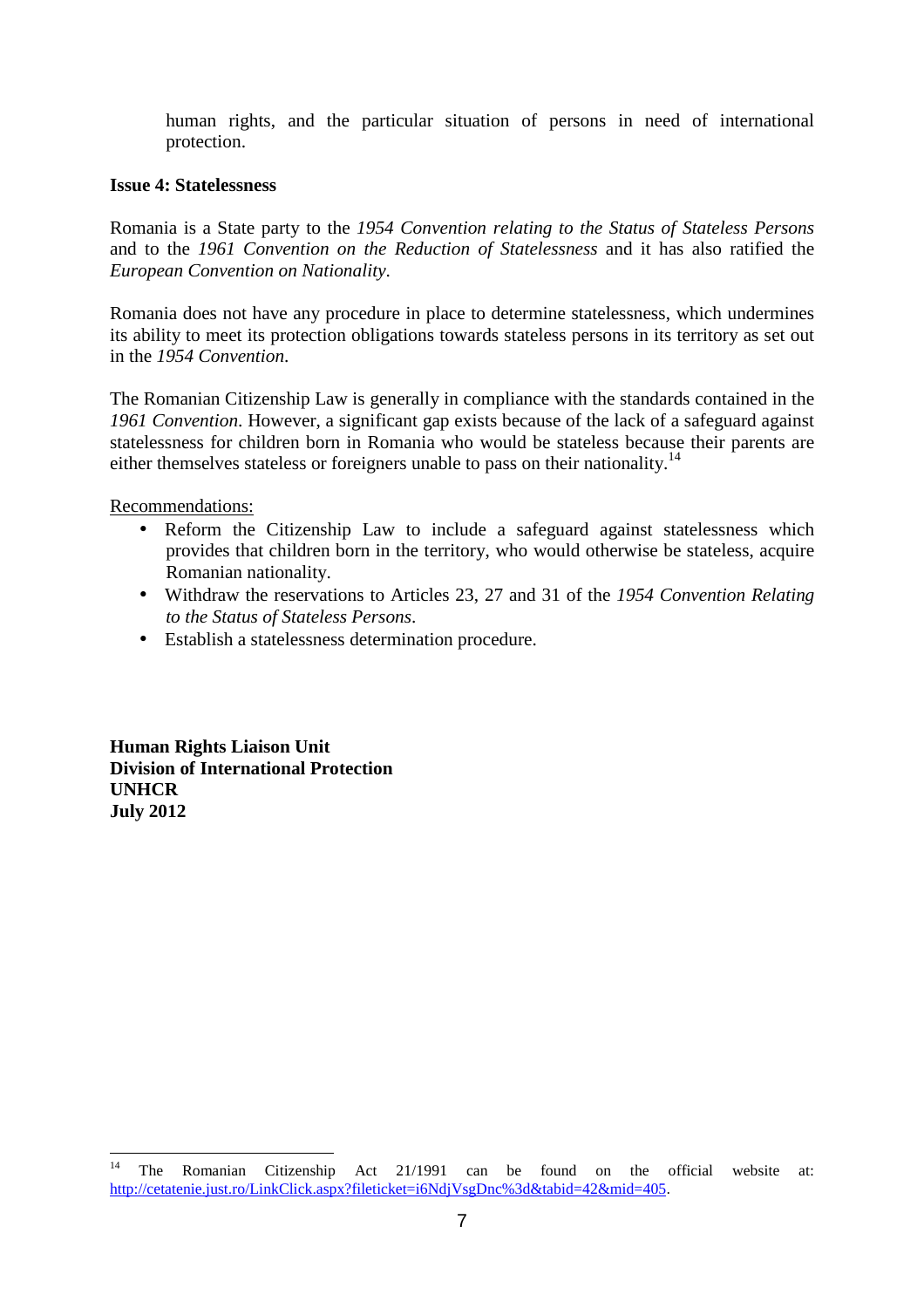### **Annex**

### **Excerpts of Concluding Observations and Recommendations from UN Treaty Bodies and Special Procedures' Reports - Universal Periodic Review:**

#### **ROMANIA**

We would like to bring your attention to the following excerpts, taken directly from Treaty Body Concluding Observations and Special Procedures' reports relating to issues of interest and persons of concern to UNHCR with regards to Romania.

#### **1. Treaty Body Concluding Observations and Recommendations**

#### **Committee on the Elimination of Racial Discrimination**

 $CERD/C/ROU/CO/16-19, 77<sup>th</sup> session$ 13 September 2010

#### **Concerns and Recommendations**

10. The Committee is concerned that the temporary austerity measures taken by the State party in 2009 and 2010 to cope with the global economic and financial crisis may have a negative impact on the situation of those groups in society that are most vulnerable and most at-risk of racial discrimination.

**In light of its general recommendation No. 33 (2009), the Committee recommends that the State party take appropriate measures, or strengthen existing measures, to ensure that the economic and financial crisis does not have harmful effects on the social situation of the most vulnerable groups, particularly refugees, immigrants and minorities, including the Roma, and that it does not lead to a rise in racial discrimination against these groups.** 

#### **Committee on the Rights of the Child**

 $CRC/C/ROM/CO/4$ , 51<sup>st</sup> session 30 June 2009

### **Positive Aspects**

1. The Committee notes with appreciation that since consideration of the second report of Romania in 2003 (CRC/C/65/Add.19), the State party has ratified or acceded to, inter alia:

(a) The Council of Europe Convention on Action against Trafficking in Human Beings, on 19 July 2006;

- (b) The 1954 Convention relating to the Status of Stateless Persons in January 2006;
	- (c) The 1961 Convention on the Reduction of Statelessness in January 2006.

#### **Birth registration**

35. The Committee is concerned at the extent of non-registration of births, which disproportionately affects the children of Roma origin, street children, new born children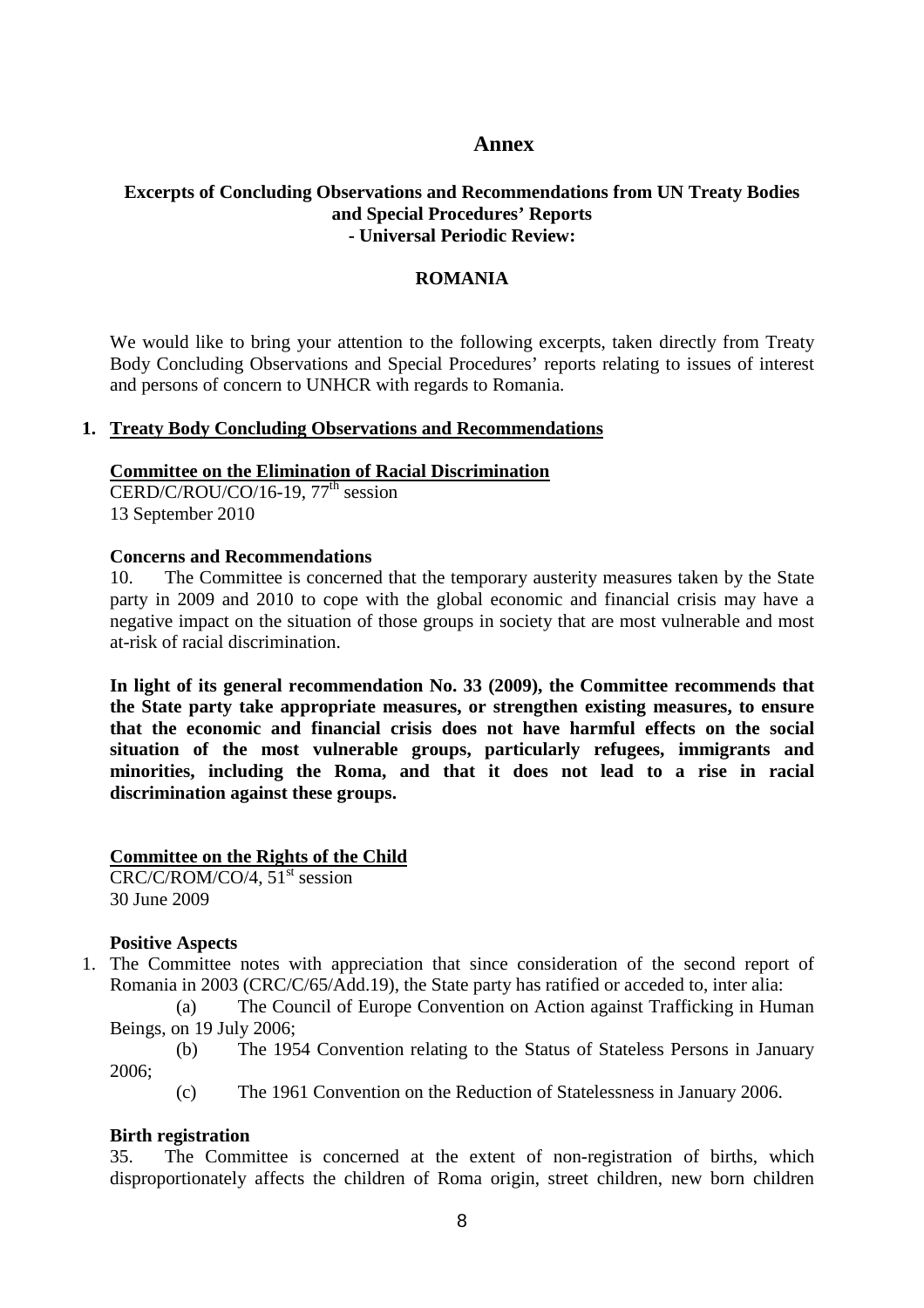abandoned in hospitals, and children born in the home and other settings. The Committee, while noting significant efforts to address the non-registration of children, including those placed in special protection, through periodic inspection of facilities, notes the rise in recent years of undocumented children. The Committee is in particular concerned that despite legislation requiring the registration of children within 30 days from ascertaining their abandonment, a very high proportion of abandoned children leave maternity hospitals without a birth certificate. The Committee is further concerned at the unduly long procedure of late registration of births, especially in cases concerning children born at home or of parents who themselves lack a birth certificate.

**36**. **The Committee recommends that the State party raise awareness of hospital staff, administrators and other health professionals, of their responsibilities to register births and to facilitate the issuing of birth certificates.** 

#### **Families affected by migration**

49. The Committee, while noting that some programmes have been undertaken and a draft law aiming to improve the identification and monitoring of children left behind by parents migrating for work abroad, is concerned at the high number of such children remaining in a vulnerable situation. The Committee also notes the increased incidence in recent years of unaccompanied or separated Romanian children coming to the attention of foreign authorities abroad and the special needs of such children, some having endured abuse and neglect, including at the hands of parents or relatives. In this regard, the Committee takes note of bilateral agreements between Romania and destination countries regarding the return of unaccompanied Romanian children abroad. It remains concerned that the return and reintegration of such children may in some cases lead to re-victimization.

**50. The Committee recommends that the State party organizes nation-wide campaigns to inform potential migrants of the child protection measures available and improve measures for the identification and support of children left behind by migrating parents. The Committee recommends that the State party ensure, including through the signing of bilateral agreements containing appropriate safeguards, that decisions for return and re-integration of unaccompanied Romanian minors are carried out with the primary consideration of the best interests of the child and taking into account the Committee's views contained in its general comment No. 6 (2005) on treatment of unaccompanied and separated children outside their country of origin.** 

#### **Asylum-seeking and refugee children**

80. The Committee notes that the new Law on Asylum adopted in 2006 (Law No. 122/2006) encompasses explicitly the principle of best interests of the child in all decisions regarding the refugee determination status affecting children as well as the principles and procedural guarantees of family unity, non-refoulement, non-discrimination, confidentiality and the benefit of the doubt. However, the Committee is concerned that the Law on Asylum does not extend some special measures to cover separated children, in addition to unaccompanied ones, and that persons with responsibilities for unaccompanied children, including those processing asylum applications, have not been equally exposed to the same training. While welcoming the excellent cooperation among the relevant stakeholders, the Committee notes with concern that the authority responsible for age assessment of unaccompanied children operates without consideration to possible margins of error.

**81. The Committee recommends that, while taking into account its general comment No. 6 (2005) on the treatment of unaccompanied and separated children outside their country of origin, the State party:**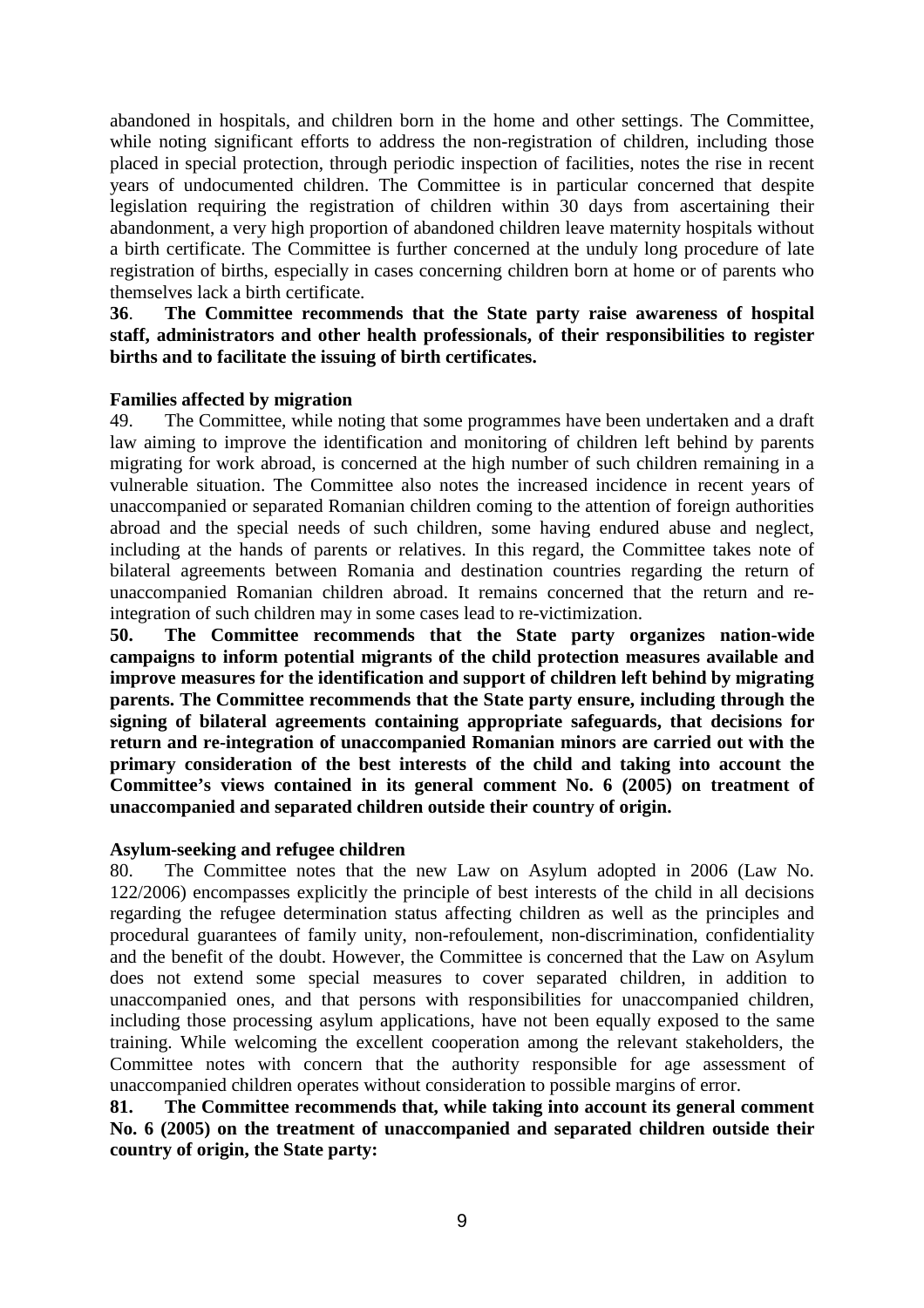**a. Extend in law and continue to provide in practice specific guarantees for unaccompanied children and separated children;** 

**b. Expand the training throughout the country on child-friendly interview techniques to all decision makers involved in the refugees status determination (RSD) as well as to those acting as legal guardians;** 

**c. Apply the benefit of the doubt concerning age assessment;** 

**d. Ensure that when return of children occurs, this happens with adequate safeguards, including an independent assessment of the conditions upon return, including the family environment.** 

# **Sexual exploitation and abuse**

87. The Committee notes that the Criminal Code has been amended to ensure compliance with the Optional Protocol on the sale of children, child prostitution and child pornography. The Committee further acknowledges the numerous efforts in the area of trafficking, among which the setting up of the National Agency against Traffic of Human Beings in 2006, the adoption of the National Action Plan for the prevention and fight against child trafficking, and of the National Action Plan for the prevention and fighting of sexual abuse and sexual exploitation of children for commercial purposes. However, the Committee is concerned that:

(a) The number of sexually exploited children is high, including foreign children trafficked within Romania, and the number of children trafficked from Romania to other European States has increased;

(b) Internationally and domestically trafficked girls victims of sexual exploitation are treated differently as they are sometimes seen as criminals;

(c) There are no specific provisions in criminal law and procedure for the hearing of child victims of crime, including sexual exploitation and sexual abuse;

(d) Children who spend time in child protection institutions are particularly vulnerable to trafficking for sexual exploitation;

(e) According to the Special Rapporteur on the sale of children, child prostitution and child pornography (E/CN.4/2005/78/Add.2), data on trafficking are not consistent as different institutions provide different data depending on the target group they focus on.

**88. The Committee recommends that the State party:** 

**(a) Intensify its efforts to collect data on the extent of sexual exploitation and abuse of children, essential to prepare adequate responses and combat these phenomena;** 

**(b) Consider all children victims of these criminal practices, including child prostitution, exclusively as victims in need of recovery and reintegration and not as offenders;** 

**(c) Set up specific provisions in criminal law and procedure for the hearing of child victims of crime, including sexual exploitation and sexual abuse;** 

**(d) Ensure that children are provided with special protective measures to prevent victimization and re-victimization;** 

**(e) Submit its initial report under the Optional Protocol to the Convention on the sale of children, child prostitution and child pornography.** 

# **2. Reports of Special Procedures Mandate Holders**

# **Report of the Special Rapporteur on contemporary forms of slavery, including its causes and consequences, Gulnara Shahinian**

Addendum: Mission to Romania Human Rights Council, 18<sup>th</sup> session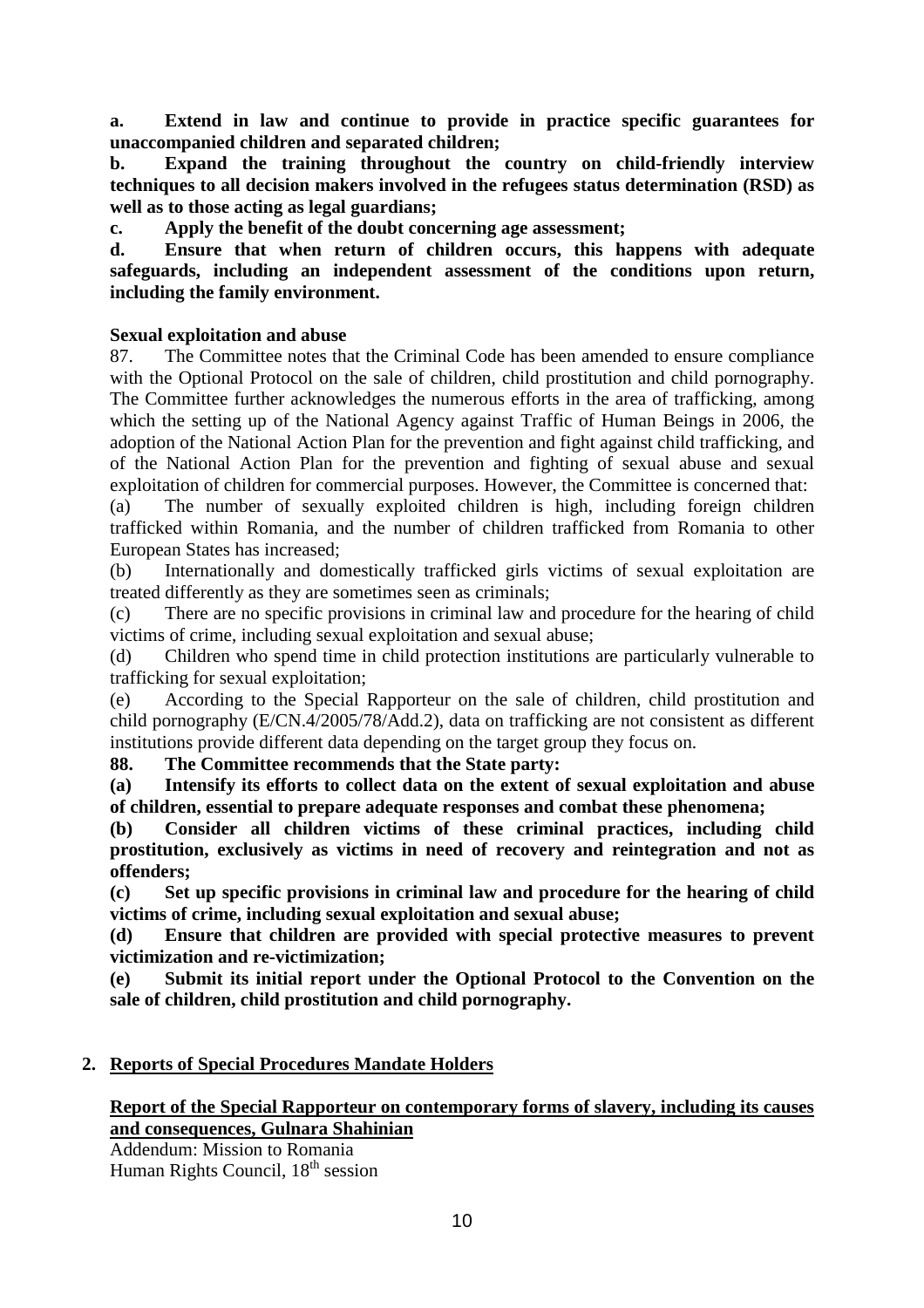A/HRC/18/30/Add.1 30 June 2011

### **RECOMMENDATIONS**

**86. The Special Rapporteur wishes to draw the attention of the Government to the definition provided by article 3 (d) of ILO Convention No. 182 as well as to accompanying Recommendation 190 concerning the prohibition and immediate action for the elimination of the worst forms of child labour (1999) and encourages the State:** 

(a) To consider child work in the streets as one of the worst forms of child labour as the Special Rapporteur gathered evidence according to which, the circumstances in which this work is carried out by children, harm their safety and morals, exposing them to exploitative practices, including sexual violence;

(b) To include street children as belonging to vulnerable groups so as to make them benefit from discrimination policies and take measures to eradicate the deep stigma affecting street children, including Roma street children.

(c) To take all necessary steps to implement the recommendations made by the Committee of the Rights of the Child in its 2009 concluding observations in relation to economic exploitation, including child labour, the street children, and sexual exploitation and abuse ; (d) Establish within the police specialized units on children sexual exploitation.

### **87. The Special Rapporteur welcomes the Government initiative to undertake a national census in 2011 and strongly recommends that statistical information on child labour be included as a special chapter in this endeavour in a gender disaggregated manner.**

### **88. The Special Rapporteur recommends that the Government develop a nationwide policy:**

(a) To raise awareness on the rights of the child and on the worst forms of child labour as both a violation of the rights of the child and a contemporary form of slavery;

(b) To monitor the compliance with the prohibition of the worst forms of child labour in all sectors of the economy;

(c) To extend bilateral cooperation agreements with receiving States for the protection of unaccompanied Romanian children, their return to the country of origin and the fight against networks of child exploitation.

#### **C. Measures to prevent exploitative slave-like situations**

**89. The Special Rapporteur urges the Government to consider ratification of the International Convention on the Rights of Migrant Workers and Members of Their Families and to seek to further the cooperation of countries receiving Romanian workers as well as of countries from where migrant workers originate through the conclusion of bilateral agreements so as to ensure them a better protection.** 

**90. The Special Rapporteur encourages the Government to further strengthen measures to prevent labour exploitation and slavery-like situations among migrant workers.** 

**91. In connection with the protection of migrant workers and their families, regardless of immigration status, against labour exploitation and slavery-like situations, the Special Rapporteur recommends that the Government establishes effective and accessible channels which allow all migrant workers, including irregular migrant workers, to lodge complaints on violations of their rights without fear of retaliation.**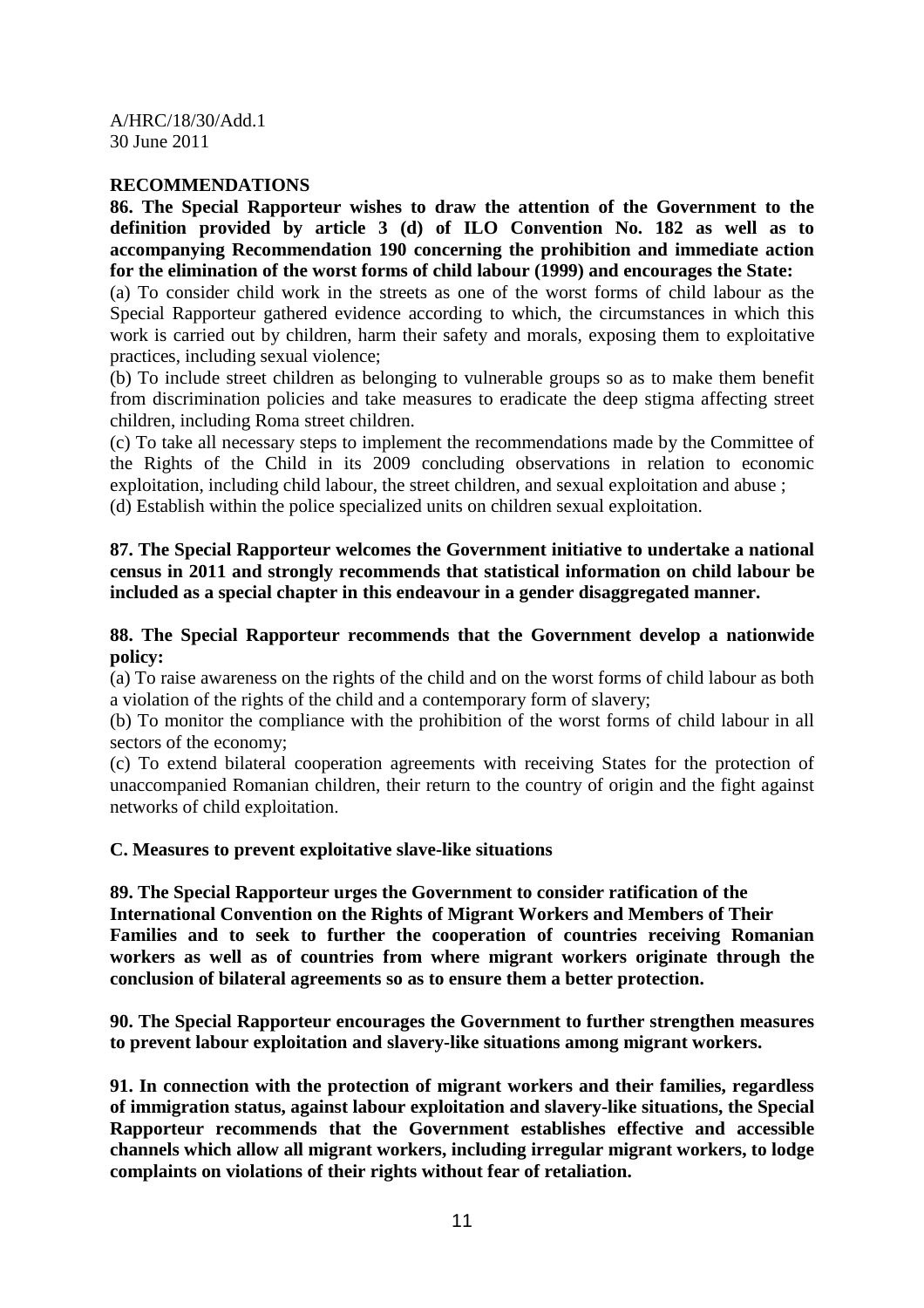### **D. Addressing risks factors indicating increased vulnerability to exploitation and slavelike situations**

### **92. In relation to children left behind as a consequence of parents' migration, the Special Rapporteur recommends that the Government:**

(a) Strengthen awareness-raising campaigns for parents aiming at informing them regarding the risks their children may encounter while they are left behind;

(b) Develop counselling services for the persons taking care of children in the absence of their parents and for the children themselves;

(c) Develop local-action strategy to enable local social institutions to identify children and support children left behind by migrating parents, and allocate the necessary budget for protecting these children.

#### **E. Assistance to victims**

### **93. The Special Rapporteur recommends that the Government:**

(a) Establish special mechanisms for compensating victims of contemporary forms of slavery for the crimes committed towards them;

(b) Ensure effective implementation of anti-trafficking legislation and allocate funding for non-governmental organizations that deliver victims services and anti-trafficking prevention programmes:

(c) Take all necessary steps to prevent multiple discrimination and revictimization, ensuring that effective structures and mechanisms are put in place to assist victims to reintegrate into society, including by providing them with psychological, health and social assistance.

#### **Report of the Special Rapporteur on the Human Rights of Migrants, Jorge Bustamente**

Human Rights Council,  $14<sup>th</sup>$  session A/HRC/14/30/Add.2 Addendum: Mission to Romania (15-20 June 2009) 17 March 2010

#### **Transnational Organized Crime**

21. Although traditionally a country of origin and transit of victims of trafficking, stakeholders claimed that Romania might become a country of destination in human trafficking cycle. In that connection, the National Agency against Trafficking of Persons (NAATP), registered and assisted 216 non-national victims of trafficking in 2008. According to information provided by UNHCR, none of these persons applied for asylum in Romania.

#### **Emerging Trends**

27. Pursuant to a Government decision issued in December 2008, Romania has become a resettlement country, with a quota of 40 refugees to be resettled each year during the period 2008 to 2010. Although, in 2008, the resettlement quota was not met, in 2009, the Government decided to resettle 40 refugees of Myanmar origin, currently in Malaysia, who are expected for permanent resettlement in Romania in 2010. Romania is also contributing to the intra-European Union relocation programme, with seven refugees to be permanently relocated from Malta in 2010.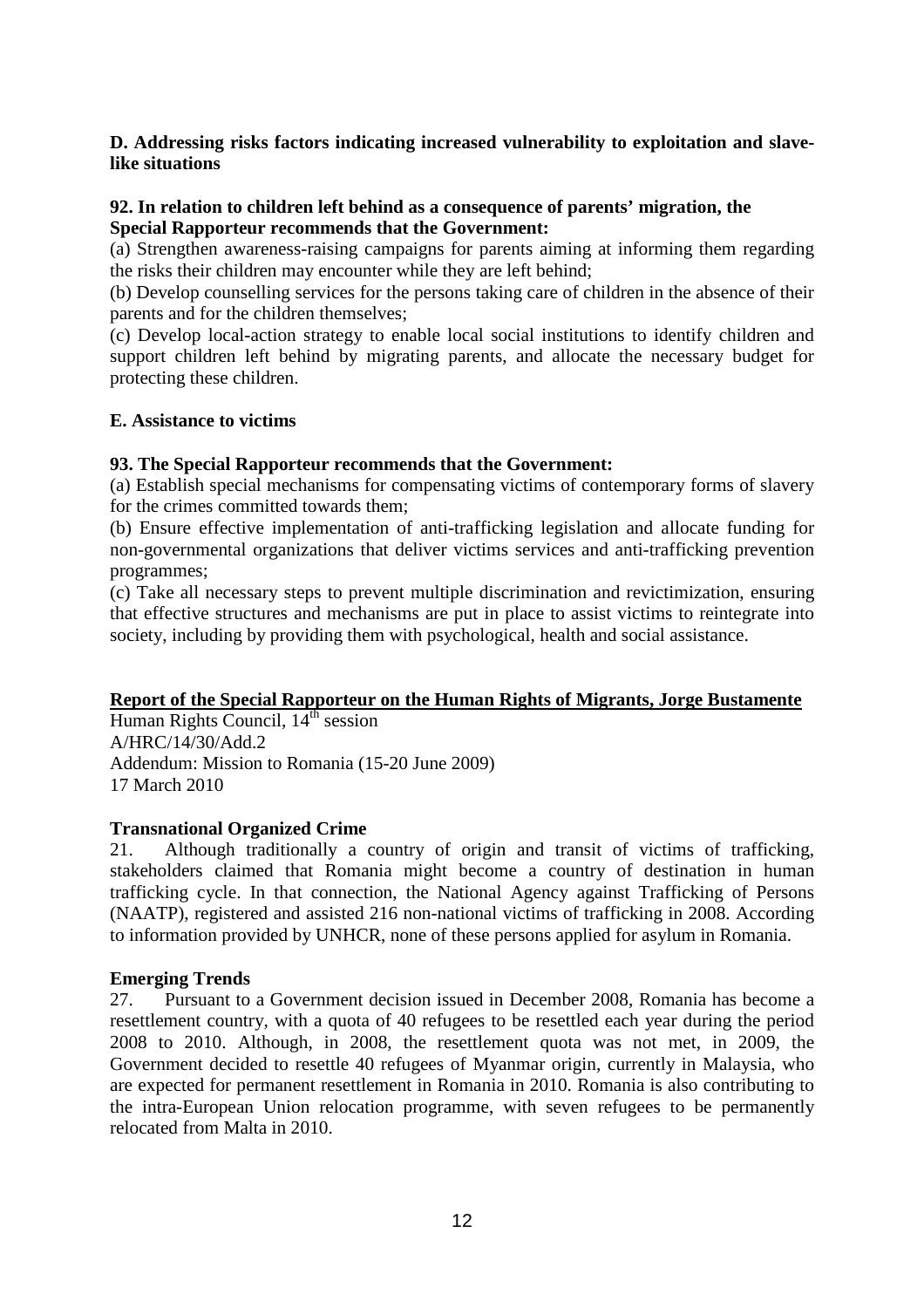### **The regional legal and institutional framework**

37. Human rights concerns have been raised, particularly about the standards applicable to irregular migrants in Directive 2008/115/EC on Common Standards and Procedures in Member States for Returning Illegally Staying Third-Country Nationals (commonly referred as the "return directive"). Major concerns highlighted by the Special Rapporteur, jointly with other special procedures in a letter dated 16 December 2008, include detention issues (proportionality, maximum period, detention and return of unaccompanied children, judicial review of the legality of administrative detention), emergency situations, entry ban and the protection of vulnerable groups. The Romanian legal system has incorporated this directive in the legislative plan for 2010, with a view to integrating it in the national law package.

### **The national legal, policy, and institutional framework**

40. The basis for the protection of non-nationals in Romania is stipulated in article 18 of the Constitution, which recognizes, on the one hand, the general protection afforded to aliens and stateless persons living in Romania and their assets and, on the other hand, the right of asylum, which may be granted and withdrawn in compliance with national laws and the international treaties to which Romania is a party.

50. An alien in administrative detention is released if she/he submits an asylum application (including rejected asylum-seekers who submit a new asylum application if they are granted access to a new asylum procedure in Romania), unless the alien in question has been issued an expulsion order or been declared undesirable.

### **The asylum regime and the protection of refugees**

54. The Asylum Law prevails over the Aliens' Law, except if reasons of national security or public order justify the removal of an alien from the Romanian territory, in accordance with article 147 of the Aliens' Law. In articles 82–87, an accelerated procedure at border points is established. During the border procedure, asylum-seekers may be confined to the transit zone for a maximum period of 20 days, thereafter the asylum-seeker is granted access to Romanian territory, irrespective of the stage of the refugee status determination procedure. Safeguards against refoulement include article 17 (1) (a) of the Asylum Law, which recognizes the right of asylum-seekers to remain on the territory throughout the duration of the refugee status determination.

55. Asylum-seekers are exempted from penalties for irregular entry (article 31 (1) of the 1951 Refugee Convention), pursuant to article 11 of the Asylum Law. To date, none of the asylum-seekers who entered Romania irregularly has been convicted for irregular entry according to information provided to the Special Rapporteur by UNHCR.

57. The Law on Prevention and Suppression of Terrorism of 2004 establishes exceptions to the principle of non-refoulement and the withdrawal of the right to stay followed by a declaration of a person as "undesirable", for example, when information or well-founded indications suggest that aliens, refugees, victims of armed conflict or stateless persons intend to commit terrorist acts or favour terrorism. However, the measure to remove from Romania asylum-seekers who are subject to this exception is executed only after the asylum request has been rejected through an executory decision.

# **Sharing the responsibility of protecting persons in urgent need of international protection**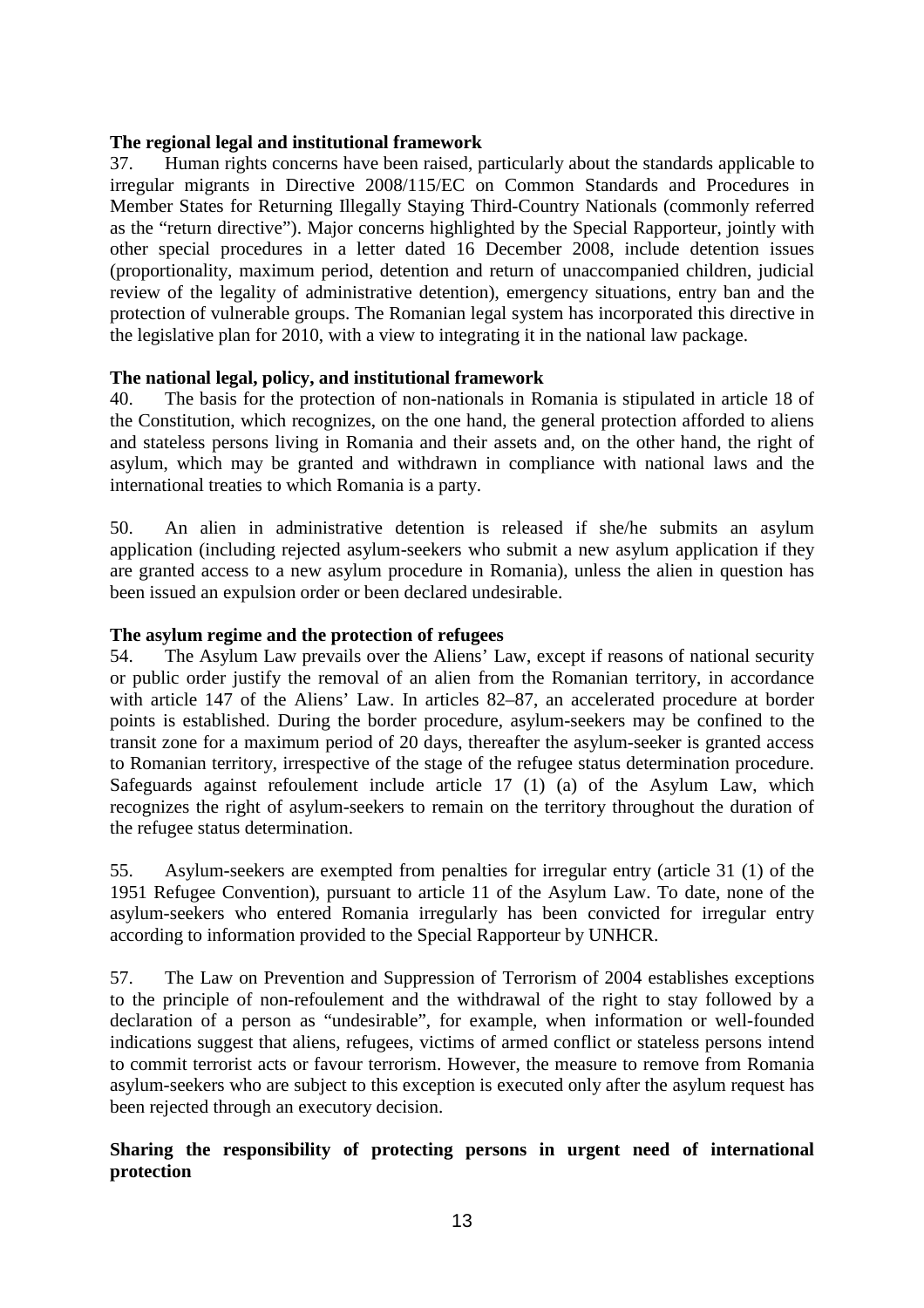73. The Special Rapporteur commends the establishment of the Evacuation Transit Centre in Timisoara in 2008 as a result of an agreement between the Government of Romania, UNHCR and IOM. This multilateral initiative aims at providing temporary accommodation in Romania for up to 200 persons in urgent need of international protection as defined in the Convention relating to the Status of Refugees and its Protocol of 1967, for a maximum period of six months. In exceptional circumstances, this period may be prolonged to facilitate the rapid evacuation of refugees from first countries of asylum to Romania in view of preparing their onward resettlement to a third country. This practice sets an important precedent for the region, as this centre is the first of its kind in Europe.

74. By highlighting this practice, the Special Rapporteur wishes to encourage similar cooperation agreements concerning other groups in need of protection such as victims of trafficking in persons, especially when reasonable grounds suggest that repatriation of trafficked victims would pose a serious risk to their or their families' safety.

### **Partnering with stakeholders to implement a rights-based approach to border control and monitoring**

76. The Special Rapporteur appreciates cooperation between the Romanian Government and various stakeholders in order to implement a rights-based approach to border control and monitoring. Such is the case of the Memorandum of Understanding on border monitoring activities between the General Inspectorate of Border Police, UNHCR and the Romanian National Council for Refugees, signed in 2008, as a formalization of cooperation undertaken since 2001. The parties concerned have access to border areas to conduct monitoring missions and training sessions, inter alia, on the principle of non-refoulement and on access, legal and procedural safeguards in the refugee status determination procedure.

# **The criminalization of irregular migration and the detention of migrants**

80. There are two main categories of aliens who are apprehended by the border police while trying to leave Romania irregularly: asylum-seekers registered under the refugee status determination procedure, and other aliens such as irregular migrants or asylum-seekers who are yet to apply for asylum. As a general rule, those falling into the first category are returned to the asylum-seeker accommodation centres; those falling into the second category, are treated on a case-by-case basis and, accordingly, are either transferred to one of the Romanian Immigration Office's refugee reception centres or taken into administrative detention with a view to removal from Romania.

82. Aliens in administrative detention in the Otopeni Centre have access to regular legal counselling. However, according to information received, aliens in administrative detention in the Arad Centre do not benefit from regular assistance or legal counselling. The Special Rapporteur also heard allegations concerning the lack of specialized free legal assistance and interpreters for aliens – even via telephone – during court proceedings in counties other than Bucharest.

84. The Asylum Law does not contain provisions on the detention of asylum-seekers and refugees. However, article 17, paragraph 6, of the Asylum Law provides that for reasons of public interest, national security, public order, health, public morals or the protection of the rights and freedoms of other persons, the Romanian Immigration Office can designate a place of residency for the entire duration of the refugee status determination procedure.